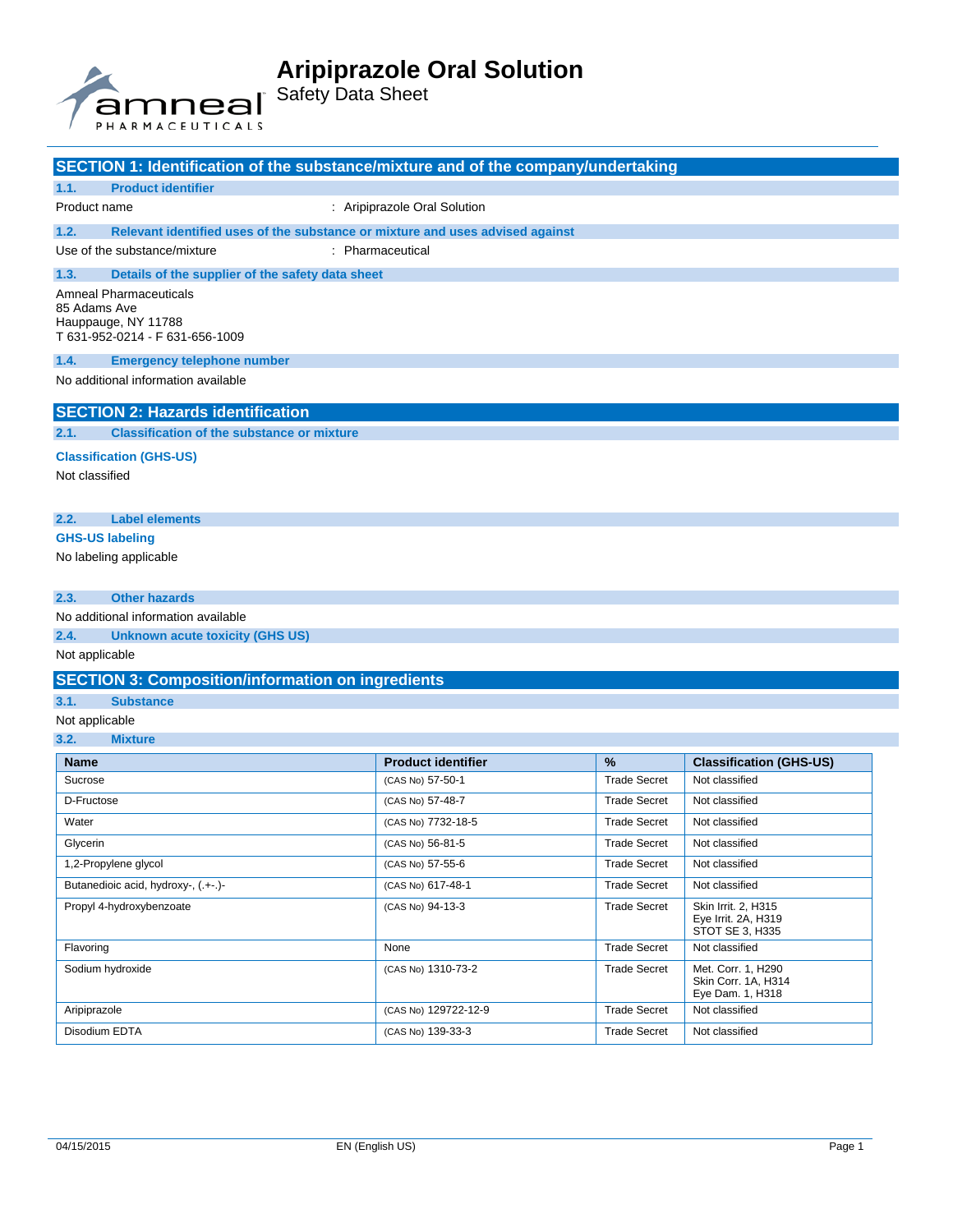Safety Data Sheet

Full text of H-phrases: see section 16

| <b>SECTION 4: First aid measures</b>                                               |                                                                                                                                                  |  |
|------------------------------------------------------------------------------------|--------------------------------------------------------------------------------------------------------------------------------------------------|--|
| <b>Description of first aid measures</b><br>4.1.                                   |                                                                                                                                                  |  |
| First-aid measures after inhalation                                                | : Remove to fresh air. If not breathing, give artificial respiration. If breathing is difficult, give<br>oxygen. Get medical attention.          |  |
| First-aid measures after skin contact                                              | Flush with water for at least 15 minutes. Seek medical attention if irritation develops or persists.                                             |  |
| First-aid measures after eye contact                                               | Flush with plenty of water for at least 15 minutes. Seek medical advice if irritation develops or<br>persists.                                   |  |
| First-aid measures after ingestion                                                 | Do NOT induce vomiting. Seek medical attention.                                                                                                  |  |
| 4.2.<br>Most important symptoms and effects, both acute and delayed                |                                                                                                                                                  |  |
| Symptoms/injuries after inhalation                                                 | : None under normal use.                                                                                                                         |  |
| Symptoms/injuries after skin contact                                               | May cause moderate irritation.                                                                                                                   |  |
| Symptoms/injuries after eye contact                                                | May cause slight irritation.                                                                                                                     |  |
| Symptoms/injuries after ingestion                                                  | : None under normal use.                                                                                                                         |  |
| 4.3.<br>Indication of any immediate medical attention and special treatment needed |                                                                                                                                                  |  |
| No additional information available                                                |                                                                                                                                                  |  |
| <b>SECTION 5: Firefighting measures</b>                                            |                                                                                                                                                  |  |
| <b>Extinguishing media</b><br>5.1.                                                 |                                                                                                                                                  |  |
| Suitable extinguishing media                                                       | : Dry chemical, foam, carbon dioxide.                                                                                                            |  |
| Unsuitable extinguishing media                                                     | : None.                                                                                                                                          |  |
| 5.2.<br>Special hazards arising from the substance or mixture                      |                                                                                                                                                  |  |
| Fire hazard                                                                        | None known.                                                                                                                                      |  |
| Explosion hazard                                                                   | : None known.                                                                                                                                    |  |
| 5.3.<br><b>Advice for firefighters</b>                                             |                                                                                                                                                  |  |
| Protection during firefighting                                                     | : Firefighters should wear full protective gear.                                                                                                 |  |
| <b>SECTION 6: Accidental release measures</b>                                      |                                                                                                                                                  |  |
| Personal precautions, protective equipment and emergency procedures<br>6.1.        |                                                                                                                                                  |  |
| 6.1.1.<br>For non-emergency personnel                                              |                                                                                                                                                  |  |
| No additional information available                                                |                                                                                                                                                  |  |
| 6.1.2.<br>For emergency responders                                                 |                                                                                                                                                  |  |
| No additional information available                                                |                                                                                                                                                  |  |
|                                                                                    |                                                                                                                                                  |  |
| 6.2.<br><b>Environmental precautions</b><br>Avoid release to the environment.      |                                                                                                                                                  |  |
|                                                                                    |                                                                                                                                                  |  |
| Methods and material for containment and cleaning up<br>6.3.                       |                                                                                                                                                  |  |
| For containment                                                                    | Stop the flow of material, if this is without risk.                                                                                              |  |
| Methods for cleaning up                                                            | Confine spill and soak up with absorbent. Place in an approved container and dispose in<br>accordance with local, state and federal regulations. |  |
| <b>Reference to other sections</b><br>6.4.                                         |                                                                                                                                                  |  |
| No additional information available                                                |                                                                                                                                                  |  |
| <b>SECTION 7: Handling and storage</b>                                             |                                                                                                                                                  |  |
| <b>Precautions for safe handling</b><br>7.1.                                       |                                                                                                                                                  |  |
| Precautions for safe handling                                                      | : Avoid contact with eyes.                                                                                                                       |  |
| 7.2.<br>Conditions for safe storage, including any incompatibilities               |                                                                                                                                                  |  |
| Storage conditions                                                                 | : Keep container tightly closed. Store in dry, cool, well-ventilated area.                                                                       |  |
| 7.3.<br><b>Specific end use(s)</b>                                                 |                                                                                                                                                  |  |
| No additional information available                                                |                                                                                                                                                  |  |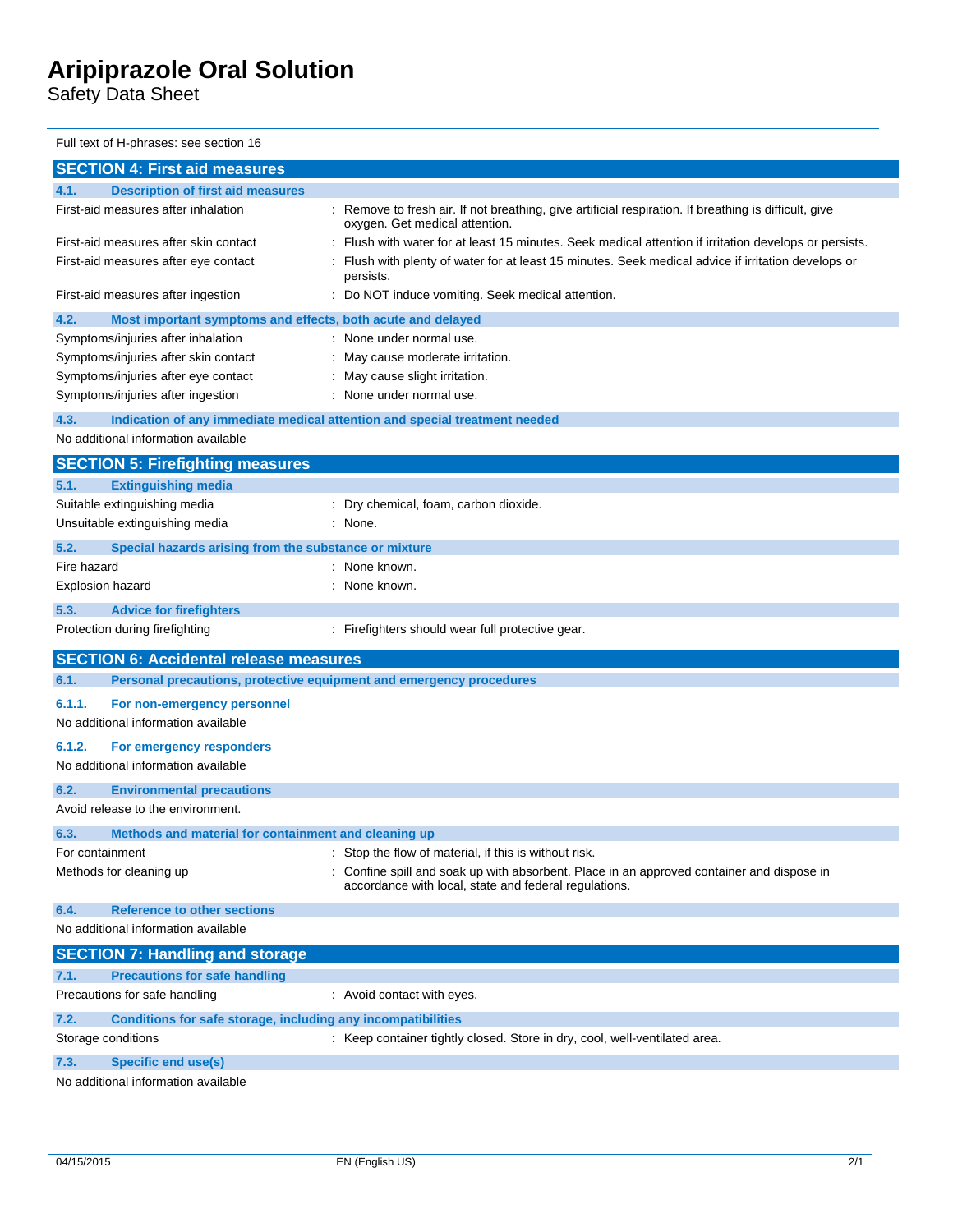Safety Data Sheet

|                                                                                                                                                | <b>SECTION 8: Exposure controls/personal protection</b> |  |                                                                                                   |
|------------------------------------------------------------------------------------------------------------------------------------------------|---------------------------------------------------------|--|---------------------------------------------------------------------------------------------------|
| 8.1.<br><b>Control parameters</b>                                                                                                              |                                                         |  |                                                                                                   |
| Sucrose (57-50-1)                                                                                                                              |                                                         |  |                                                                                                   |
| <b>ACGIH</b>                                                                                                                                   | ACGIH TWA (mg/m <sup>3</sup> )                          |  | 10 mg/m $3$                                                                                       |
| <b>OSHA</b>                                                                                                                                    | OSHA PEL (TWA) (mg/m <sup>3</sup> )                     |  | 15 mg/m <sup>3</sup> (total dust)<br>5 mg/m <sup>3</sup> (respirable fraction)                    |
| Sodium hydroxide (1310-73-2)                                                                                                                   |                                                         |  |                                                                                                   |
| <b>ACGIH</b>                                                                                                                                   | ACGIH Ceiling (mg/m <sup>3</sup> )                      |  | $2 \text{ mg/m}^3$                                                                                |
| <b>OSHA</b>                                                                                                                                    | OSHA PEL (TWA) (mg/m <sup>3</sup> )                     |  | $2$ mg/m <sup>3</sup>                                                                             |
| Aripiprazole (129722-12-9)                                                                                                                     |                                                         |  |                                                                                                   |
| <b>ACGIH</b>                                                                                                                                   | Not applicable                                          |  |                                                                                                   |
| <b>OSHA</b>                                                                                                                                    | Not applicable                                          |  |                                                                                                   |
| Disodium EDTA (139-33-3)                                                                                                                       |                                                         |  |                                                                                                   |
| <b>ACGIH</b>                                                                                                                                   | Not applicable                                          |  |                                                                                                   |
| <b>OSHA</b>                                                                                                                                    | Not applicable                                          |  |                                                                                                   |
| Propyl 4-hydroxybenzoate (94-13-3)                                                                                                             |                                                         |  |                                                                                                   |
| <b>ACGIH</b>                                                                                                                                   | Not applicable                                          |  |                                                                                                   |
| <b>OSHA</b>                                                                                                                                    | Not applicable                                          |  |                                                                                                   |
| Glycerin (56-81-5)                                                                                                                             |                                                         |  |                                                                                                   |
| <b>ACGIH</b>                                                                                                                                   | Not applicable                                          |  |                                                                                                   |
| <b>OSHA</b>                                                                                                                                    | OSHA PEL (TWA) (mg/m <sup>3</sup> )                     |  | 15 mg/m <sup>3</sup> (mist, total particulate)<br>5 mg/m <sup>3</sup> (mist, respirable fraction) |
|                                                                                                                                                |                                                         |  |                                                                                                   |
| 1,2-Propylene glycol (57-55-6)                                                                                                                 |                                                         |  |                                                                                                   |
| <b>ACGIH</b>                                                                                                                                   | Not applicable                                          |  |                                                                                                   |
| <b>OSHA</b>                                                                                                                                    | Not applicable                                          |  |                                                                                                   |
| <b>D-Fructose (57-48-7)</b>                                                                                                                    |                                                         |  |                                                                                                   |
| <b>ACGIH</b>                                                                                                                                   | Not applicable                                          |  |                                                                                                   |
| <b>OSHA</b>                                                                                                                                    | Not applicable                                          |  |                                                                                                   |
| Butanedioic acid, hydroxy-, (.+-.)- (617-48-1)                                                                                                 |                                                         |  |                                                                                                   |
| <b>ACGIH</b>                                                                                                                                   | Not applicable                                          |  |                                                                                                   |
| <b>OSHA</b>                                                                                                                                    | Not applicable                                          |  |                                                                                                   |
| Water (7732-18-5)                                                                                                                              |                                                         |  |                                                                                                   |
| <b>ACGIH</b>                                                                                                                                   | Not applicable                                          |  |                                                                                                   |
| <b>OSHA</b>                                                                                                                                    | Not applicable                                          |  |                                                                                                   |
| 8.2.<br><b>Exposure controls</b>                                                                                                               |                                                         |  |                                                                                                   |
| Appropriate engineering controls                                                                                                               |                                                         |  | : Local exhaust and general ventilation must be adequate to meet exposure standards.              |
| Hand protection<br>: Use impervious gloves such as neoprene, nitrile, or rubber for hand protection.                                           |                                                         |  |                                                                                                   |
| : Safety glasses.<br>Eye protection                                                                                                            |                                                         |  |                                                                                                   |
| Skin and body protection<br>: Wear suitable working clothes.                                                                                   |                                                         |  |                                                                                                   |
| : If airborne concentrations are above the applicable exposure limits, use NIOSH approved<br>Respiratory protection<br>respiratory protection. |                                                         |  |                                                                                                   |
|                                                                                                                                                | <b>SECTION 9: Physical and chemical properties</b>      |  |                                                                                                   |
| Information on basic physical and chemical properties<br>9.1.                                                                                  |                                                         |  |                                                                                                   |
| Physical state                                                                                                                                 | : Liquid                                                |  |                                                                                                   |
| 04/15/2015                                                                                                                                     | EN (English US)                                         |  | 3/1                                                                                               |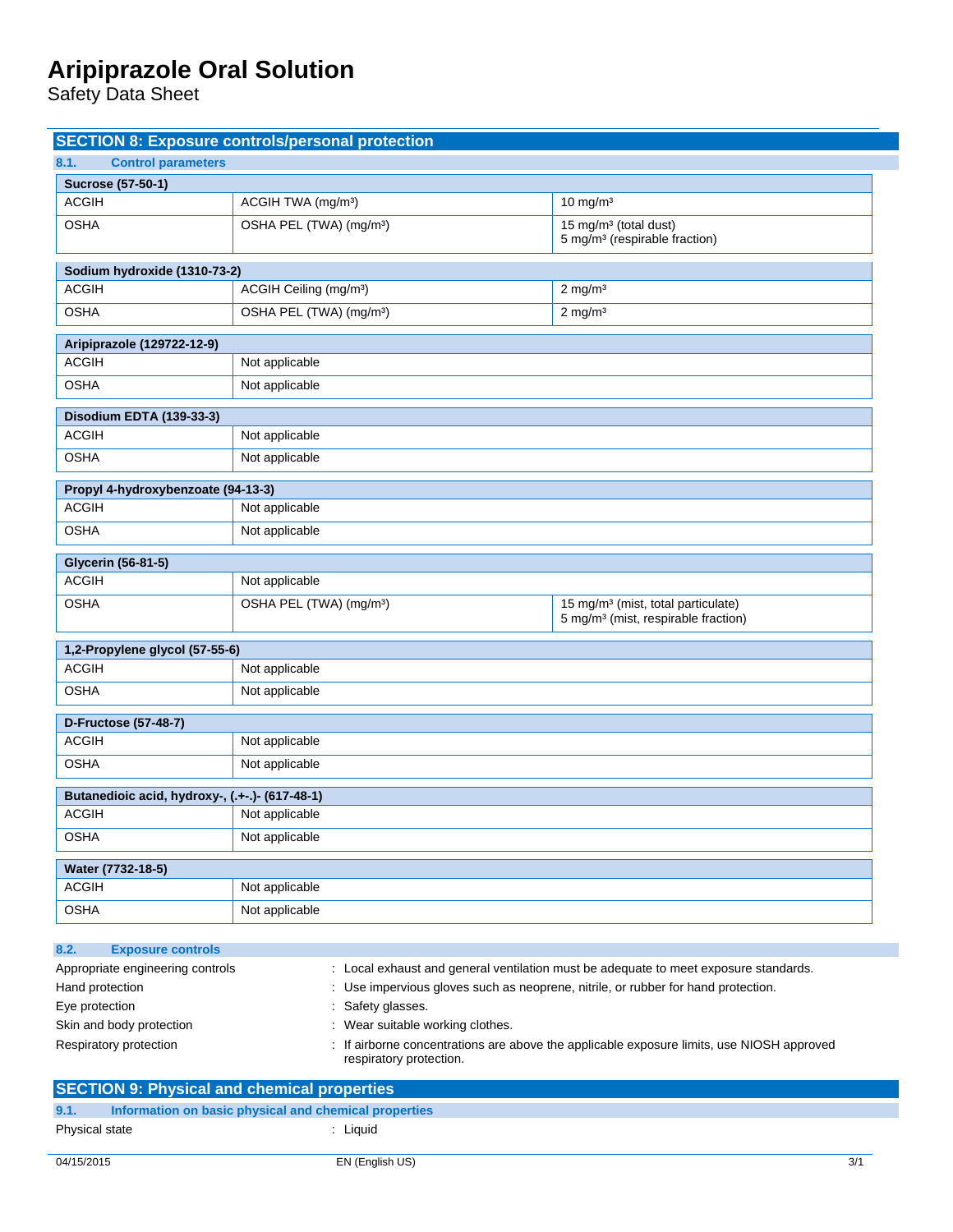Safety Data Sheet

| Appearance                                  | : Clear.            |
|---------------------------------------------|---------------------|
| Color                                       | Colorless           |
| Odor                                        | odorless            |
| Odor threshold                              | : No data available |
| pH                                          | No data available   |
| Melting point                               | No data available   |
| Freezing point                              | : No data available |
| Boiling point                               | : No data available |
| Flash point                                 | : No data available |
| Relative evaporation rate (butyl acetate=1) | : No data available |
| Flammability (solid, gas)                   | : No data available |
| <b>Explosion limits</b>                     | : No data available |
| <b>Explosive properties</b>                 | No data available   |
| Oxidizing properties                        | : No data available |
| Vapor pressure                              | : No data available |
| Relative density                            | : No data available |
| Relative vapor density at 20 °C             | : No data available |
| Solubility                                  | Soluble             |
| Log Pow                                     | : No data available |
| Log Kow                                     | : No data available |
| Auto-ignition temperature                   | : No data available |
| Decomposition temperature                   | No data available   |
| Viscosity                                   | : No data available |
| Viscosity, kinematic                        | : No data available |
| Viscosity, dynamic                          | : No data available |
| <b>Other information</b><br>9.2.            |                     |
| No additional information available         |                     |
| <b>SECTION 10: Stability and reactivity</b> |                     |
| <b>Reactivity</b><br>10.1.                  |                     |
| No additional information available         |                     |

### **10.2. Chemical stability**

The product is stable at normal handling and storage conditions .

**10.3. Possibility of hazardous reactions**  $Will not$ 

|  | VVIII NOT OCCUL. |  |
|--|------------------|--|
|  |                  |  |

| 10.4.       | <b>Conditions to avoid</b>              |
|-------------|-----------------------------------------|
| None.       |                                         |
| 10.5.       | Incompatible materials                  |
| None known. |                                         |
| 10.6.       | <b>Hazardous decomposition products</b> |

Not determined.

|       | <b>SECTION 11: Toxicological information</b> |
|-------|----------------------------------------------|
| 11.1. | Information on toxicological effects         |
|       |                                              |

Acute toxicity

: Not classified

| Sodium hydroxide (1310-73-2) |                |
|------------------------------|----------------|
| LD50 dermal rabbit           | 1350 mg/kg     |
| ATE US (dermal)              | 1350.000 mg/kg |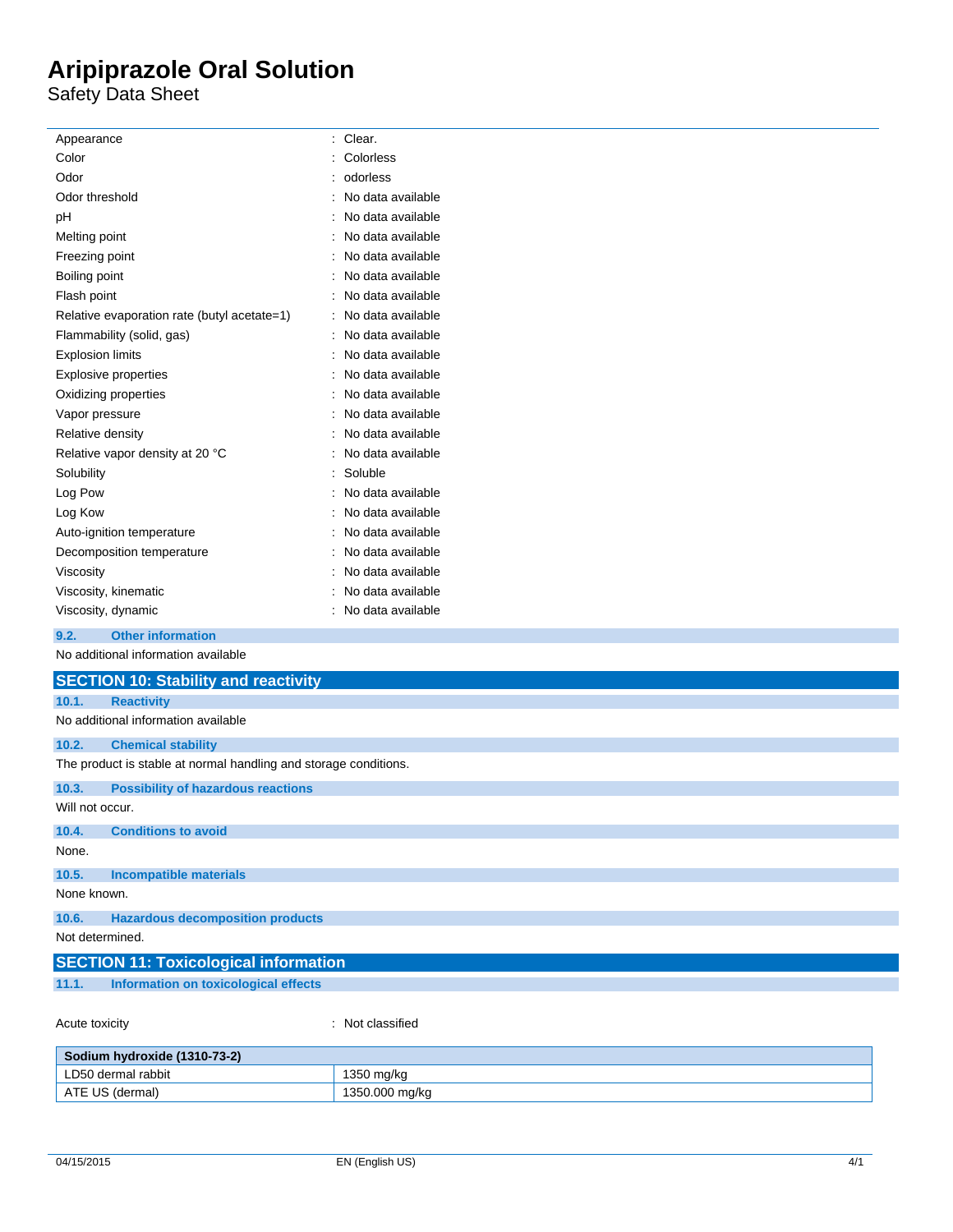Safety Data Sheet

| <b>Glycerin (56-81-5)</b>                             |                                                                             |
|-------------------------------------------------------|-----------------------------------------------------------------------------|
| LD50 dermal rabbit                                    | > 10 g/kg                                                                   |
| LC50 inhalation rat (mg/l)                            | > 570 mg/m <sup>3</sup> (Exposure time: 1 h)                                |
| ATE US (oral)                                         | 12600.000 mg/kg                                                             |
| 1,2-Propylene glycol (57-55-6)                        |                                                                             |
| LD50 oral rat                                         | 20000 mg/kg                                                                 |
| LD50 dermal rabbit                                    | 20800 mg/kg                                                                 |
| ATE US (oral)                                         | 20000.000 mg/kg body weight                                                 |
| ATE US (dermal)                                       | 20800.000 mg/kg body weight                                                 |
| Water (7732-18-5)                                     |                                                                             |
| LD50 oral rat                                         | > 90 ml/kg                                                                  |
| Skin corrosion/irritation                             | : Not classified                                                            |
| Serious eye damage/irritation                         | : Not classified                                                            |
| Respiratory or skin sensitization                     | : Not classified                                                            |
| Germ cell mutagenicity                                | : Not classified                                                            |
| Carcinogenicity                                       | : Not classified                                                            |
|                                                       |                                                                             |
| Reproductive toxicity                                 | : Not classified                                                            |
| Specific target organ toxicity (single exposure)      | : Not classified                                                            |
| Specific target organ toxicity (repeated<br>exposure) | : Not classified                                                            |
| Aspiration hazard                                     | : Not classified                                                            |
| <b>SECTION 12: Ecological information</b>             |                                                                             |
| 12.1.<br><b>Toxicity</b>                              |                                                                             |
|                                                       |                                                                             |
| Sodium hydroxide (1310-73-2)                          |                                                                             |
| LC50 fish 1                                           | 45.4 mg/l (Exposure time: 96 h - Species: Oncorhynchus mykiss [static])     |
| Disodium EDTA (139-33-3)                              |                                                                             |
| LC50 fish 1                                           | 320 mg/l (Exposure time: 96 h - Species: Poecilia reticulata [semi-static]) |
|                                                       |                                                                             |
| <b>Glycerin (56-81-5)</b>                             |                                                                             |
| LC50 fish 1                                           | 51 - 57 ml/l (Exposure time: 96 h - Species: Oncorhynchus mykiss [static])  |
| 1,2-Propylene glycol (57-55-6)                        |                                                                             |
| LC50 fish 1                                           | 51600 mg/l (Exposure time: 96 h - Species: Oncorhynchus mykiss [static])    |

#### **12.2. Persistence and degradability**

No additional information available

#### **12.3. Bioaccumulative potential**

| <b>Glycerin (56-81-5)</b>      |  |
|--------------------------------|--|
| (no bioaccumulation)           |  |
| $-1.76$                        |  |
| 1,2-Propylene glycol (57-55-6) |  |
| $\lt'$                         |  |
| <b>D-Fructose (57-48-7)</b>    |  |
| (no bioaccumulation)           |  |
|                                |  |

### **12.4. Mobility in soil**

No additional information available

EC50 Daphnia 1 > 1000 mg/l (Exposure time: 48 h - Species: Daphnia magna [Static]) LC50 fish 2 <br>
41 - 47 ml/l (Exposure time: 96 h - Species: Oncorhynchus mykiss [static])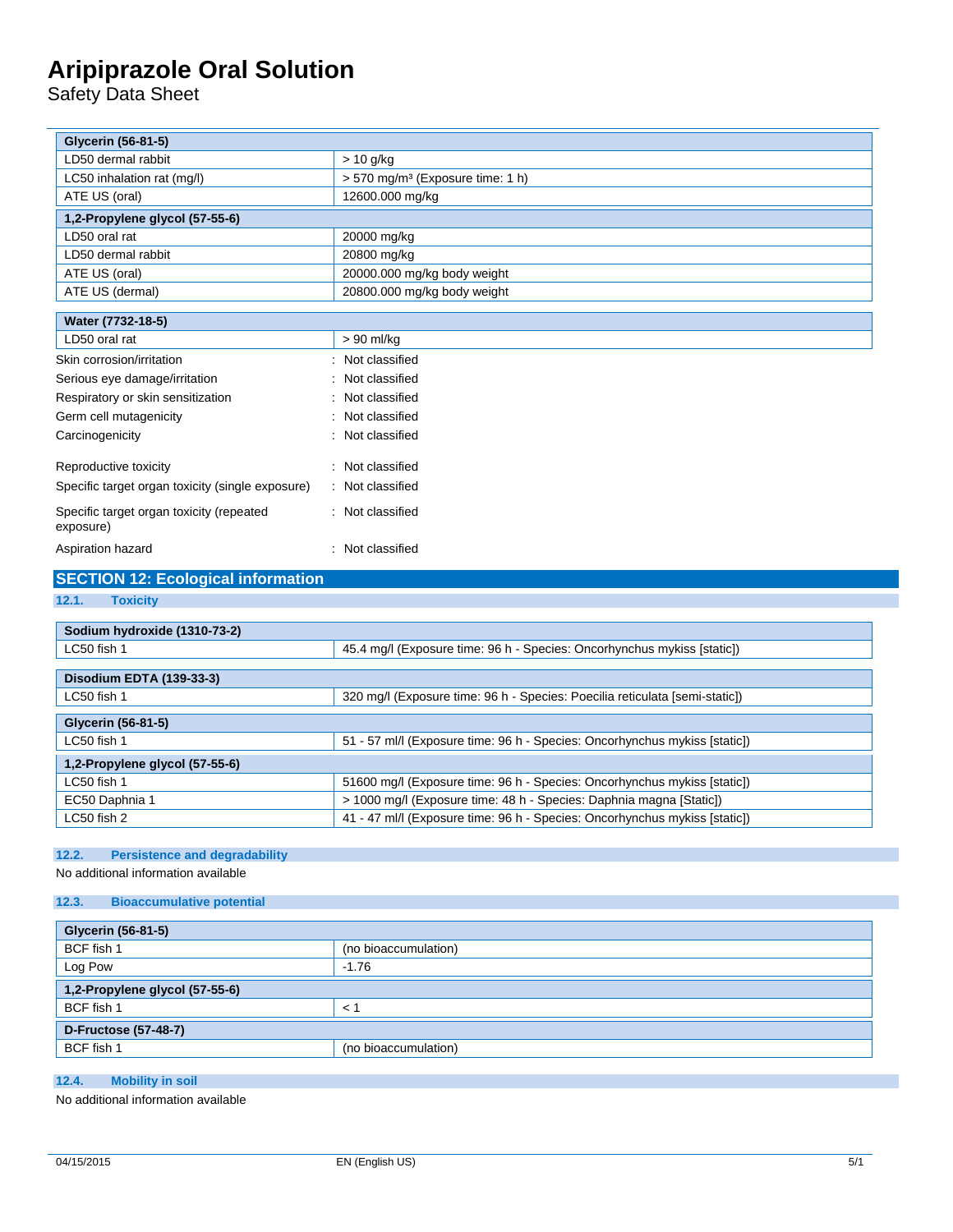Safety Data Sheet

| <b>Other adverse effects</b><br>12.5.                                                         |                                                                                                                                                                                                                              |  |
|-----------------------------------------------------------------------------------------------|------------------------------------------------------------------------------------------------------------------------------------------------------------------------------------------------------------------------------|--|
| Effect on ozone layer                                                                         | : No additional information available                                                                                                                                                                                        |  |
| Effect on the global warming                                                                  | : No known ecological damage caused by this product.                                                                                                                                                                         |  |
| <b>SECTION 13: Disposal considerations</b>                                                    |                                                                                                                                                                                                                              |  |
| 13.1.<br><b>Waste treatment methods</b>                                                       |                                                                                                                                                                                                                              |  |
| Waste disposal recommendations                                                                | Dispose of contents/container in accordance with local/regional/national/international                                                                                                                                       |  |
|                                                                                               | regulations.                                                                                                                                                                                                                 |  |
| <b>SECTION 14: Transport information</b>                                                      |                                                                                                                                                                                                                              |  |
| <b>Department of Transportation (DOT)</b>                                                     |                                                                                                                                                                                                                              |  |
| In accordance with DOT                                                                        |                                                                                                                                                                                                                              |  |
| Not a dangerous good as defined in transport regulations                                      |                                                                                                                                                                                                                              |  |
| <b>SECTION 15: Regulatory information</b>                                                     |                                                                                                                                                                                                                              |  |
| 15.1. US Federal regulations                                                                  |                                                                                                                                                                                                                              |  |
| Sucrose (57-50-1)                                                                             |                                                                                                                                                                                                                              |  |
| Listed on the United States TSCA (Toxic Substances Control Act) inventory                     |                                                                                                                                                                                                                              |  |
| Sodium hydroxide (1310-73-2)                                                                  |                                                                                                                                                                                                                              |  |
| Listed on the United States TSCA (Toxic Substances Control Act) inventory                     |                                                                                                                                                                                                                              |  |
| Disodium EDTA (139-33-3)                                                                      |                                                                                                                                                                                                                              |  |
| Listed on the United States TSCA (Toxic Substances Control Act) inventory                     |                                                                                                                                                                                                                              |  |
| Propyl 4-hydroxybenzoate (94-13-3)                                                            |                                                                                                                                                                                                                              |  |
| Listed on the United States TSCA (Toxic Substances Control Act) inventory                     |                                                                                                                                                                                                                              |  |
| Glycerin (56-81-5)                                                                            |                                                                                                                                                                                                                              |  |
| Listed on the United States TSCA (Toxic Substances Control Act) inventory                     |                                                                                                                                                                                                                              |  |
| <b>EPA TSCA Regulatory Flag</b>                                                               | Y2 - Y2 - indicates an exempt polymer that is a polyester and is made only from reactants<br>included in a specified list of low concern reactants that comprises one of the eligibility criteria<br>for the exemption rule. |  |
| 1,2-Propylene glycol (57-55-6)                                                                |                                                                                                                                                                                                                              |  |
| Listed on the United States TSCA (Toxic Substances Control Act) inventory                     |                                                                                                                                                                                                                              |  |
| <b>EPA TSCA Regulatory Flag</b>                                                               | Y2 - Y2 - indicates an exempt polymer that is a polyester and is made only from reactants<br>included in a specified list of low concern reactants that comprises one of the eligibility criteria<br>for the exemption rule. |  |
| <b>D-Fructose (57-48-7)</b>                                                                   |                                                                                                                                                                                                                              |  |
| Listed on the United States TSCA (Toxic Substances Control Act) inventory                     |                                                                                                                                                                                                                              |  |
| Water (7732-18-5)                                                                             |                                                                                                                                                                                                                              |  |
| Listed on the United States TSCA (Toxic Substances Control Act) inventory                     |                                                                                                                                                                                                                              |  |
| 15.2. US State regulations                                                                    |                                                                                                                                                                                                                              |  |
| <b>Sucrose (57-50-1)</b>                                                                      |                                                                                                                                                                                                                              |  |
| U.S. - Massachusetts - Right To Know List                                                     |                                                                                                                                                                                                                              |  |
| U.S. - Minnesota - Hazardous Substance List<br>U.S. - Pennsylvania - RTK (Right to Know) List |                                                                                                                                                                                                                              |  |
|                                                                                               |                                                                                                                                                                                                                              |  |
| Sodium hydroxide (1310-73-2)                                                                  |                                                                                                                                                                                                                              |  |
| U.S. - Massachusetts - Right To Know List                                                     |                                                                                                                                                                                                                              |  |

- U.S. Minnesota Hazardous Substance List
- U.S. New Jersey Right to Know Hazardous Substance List
- U.S. Pennsylvania RTK (Right to Know) List